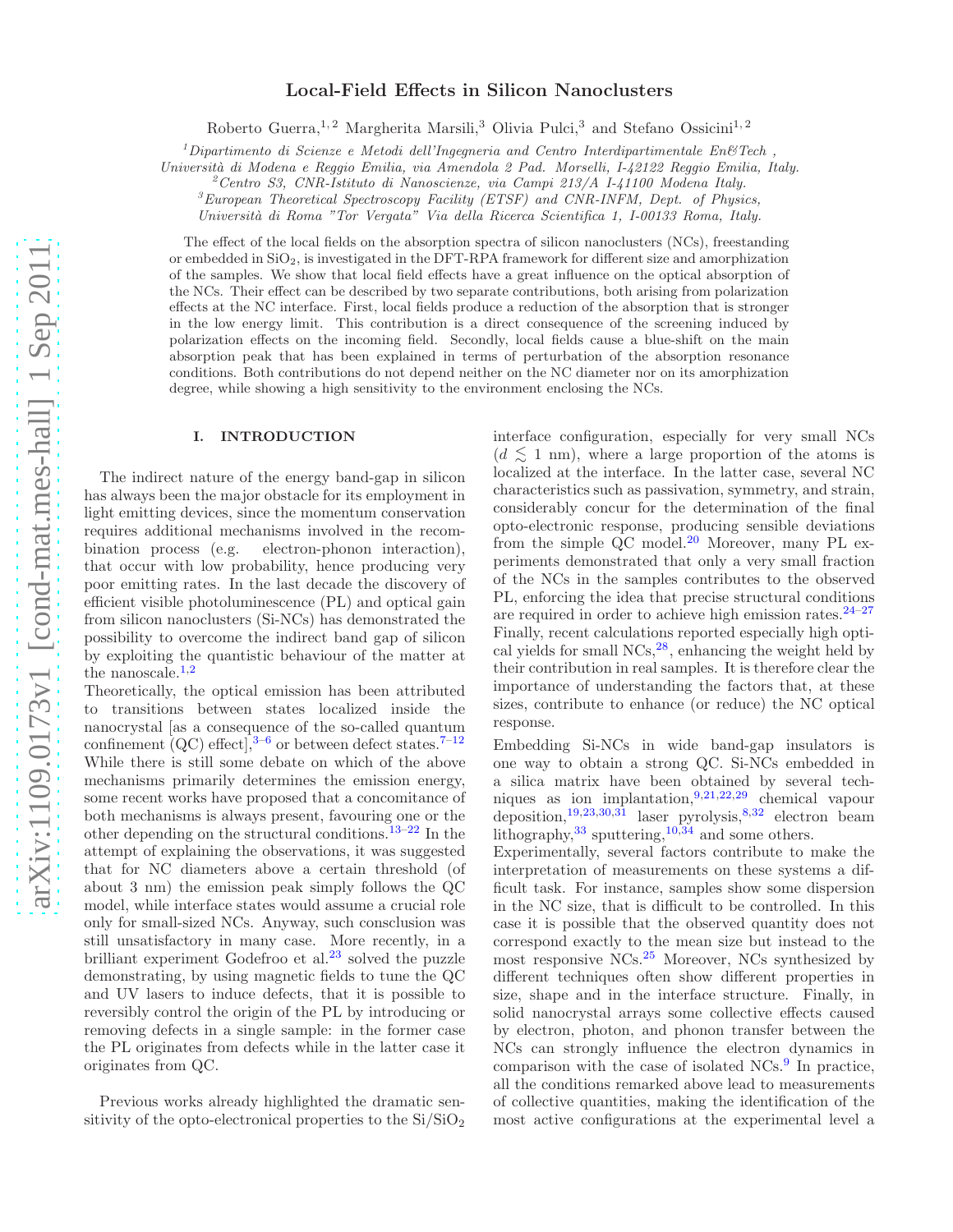| Structure           |    |    |     |    | $NC-Si$ core-Si Si-centered interface-O bridge-bonds d (nm) |     | $V_s$ (nm <sup>3</sup> ) |
|---------------------|----|----|-----|----|-------------------------------------------------------------|-----|--------------------------|
| $Si_{10}/SiO_2$     | 10 |    | Nο  | 16 |                                                             | 0.6 | 2.65                     |
| $\rm Si_{17}/SiO_2$ | 17 | 5  | Yes | 36 |                                                             | 0.8 | 2.61                     |
| $\rm Si_{32}/SiO_2$ | 32 | 12 | No  | 56 |                                                             | 1.0 | 8.72                     |
| $a-Si_{10}/a-SiO_2$ | 10 |    | Yes | 20 |                                                             | 0.6 | 2.61                     |
| $a-Si_{17}/a-SiO_2$ | 17 | 5  | Yes | 33 |                                                             | 0.8 | 2.49                     |
| $a-Si_{32}/a-SiO_2$ | 32 |    | Nο  | 45 |                                                             | 1.0 | 8.67                     |

TABLE I: *Structural characteristics for the crystalline embedded NCs (top set) and amorphous embedded NCs (bottom set). For each structure are reported, respectively: number of Si atoms forming the NC (NC-Si), number of Si atoms forming the NC and not bonded with oxygens (core-Si), whether the NC is centered or not on one silicon (Si-centered), number of oxygens bonded to the NC (interface-O), number of oxygens bridging two NC-Si (bridge-bonds), average diameter* d*, supercell volume* Vs*.*

non trivial task.

From the theoretical side, the possibility of atomically manipulating the structures and of associating the selected configuration to the calculated response allows in principle to elucidate some of the points raised above. However, it must be taken into account that an accurate characterization of the electronical properties requires a full ab-initio approach, limiting the systems size to a few thousands of atoms in the case of density functional theory (DFT) methods. In addition, the calculation of realistic optical absorption or emission spectra, involving excited states, requires refined treatments that dramatically increase the computational effort, furtherly reducing the maximum manageable system size.

In this work we present DFT calculations in the local density approximation (LDA) of the ground-state electronic configuration of Si-NCs of different size embedded in a  $SiO<sub>2</sub>$  matrix, both in the amorphous and in the crystalline phase. The reason for taking into account amorphous NCs is based on the fact that real samples are always characterized by a certain amount of amorphization, in particular for NCs of small diameter.16,35,36 The absorption spectra, represented by the imaginary part of the dielectric function, are then evaluated within the random-phase approximation (RPA), with and without the inclusion of local field effects (LFE).

It is well known that the DFT-LDA severely underestimates the band gaps for semiconductors and insulators. A correction to the fundamental band gap is usually obtained by calculating the separate electron and hole quasiparticle energies via the GW method.<sup>37</sup> In this method the self-energy  $\Sigma$  is expanded in terms of the single particle Green function G and the screened Coulomb interaction  $W$ , and at the first order is truncated to the first term  $\Sigma \simeq iGW$ . The knowledge of the quasiparticle energies, however, is still not sufficient to correctly describe a process in which electron-hole pairs are created such as the light absorption process. If the electron and the hole, created during the absorption process, are considered as independent quasiparticles, the structures of the absorption spectrum are located at the differences between the corresponding single-quasiparticles excita-

tion levels. However, the attractive interaction between the positively and negatively charged quasiparticles can lead to a strong shift of the peak positions as well as to distortions of the spectral lineshape, known as excitonic effects. Within the many-body perturbation theory (MBPT) framework such interaction is taken into account by the solution of the Bethe-Salpeter equation for the polarizability.<sup>38</sup>

An alternative approach to MBPT for the computation of neutral excitations is represented by time-dependent DFT (TDDFT). $39$  TDDFT is expected to be more efficient than the MBPT-based approach, however many conceptual and computational problems remains still unsolved preventing its application to complex systems.<sup>37</sup> Moreover, a recent comparison of the two techniques applied to Si-NCs revealed that TDDFT does not take into account correctly the screened Coulomb interaction, also for small NCs.<sup>40</sup>

Even if complex MBPT treatments should be invoked to include self-energy and excitonic effects, previous many-body calculations on Si-NCs reported fundamental gaps<sup>41</sup> and absorption spectra<sup>40,43,44</sup> very close to the independent-particle calculated ones when LFE are neglected. In Ref. 43 we verified this statement for the  $Si<sub>10</sub>$  and a- $Si<sub>10</sub>$  embedded NCs, showing that self-energy corrections (calculated through the GW method) and electron-hole Coulomb corrections (calculated through the Bethe-Salpeter equation) nearly cancel out each other (with a total correction to the gap smaller than 0.2 eV). These considerations justify our choice of DFT-LDA for the calculation of the optical properties of larger clusters, allowing a good compromise between results accuracy and computational effort.

### II. STRUCTURES AND METHOD

The crystalline embedded structures have been obtained from a betacristobalite cubic supercell by removing all the oxygens included in a cutoff-sphere, whose radius determines the size of the NC. By centering the cutoffsphere on one silicon or in an interstitial position it is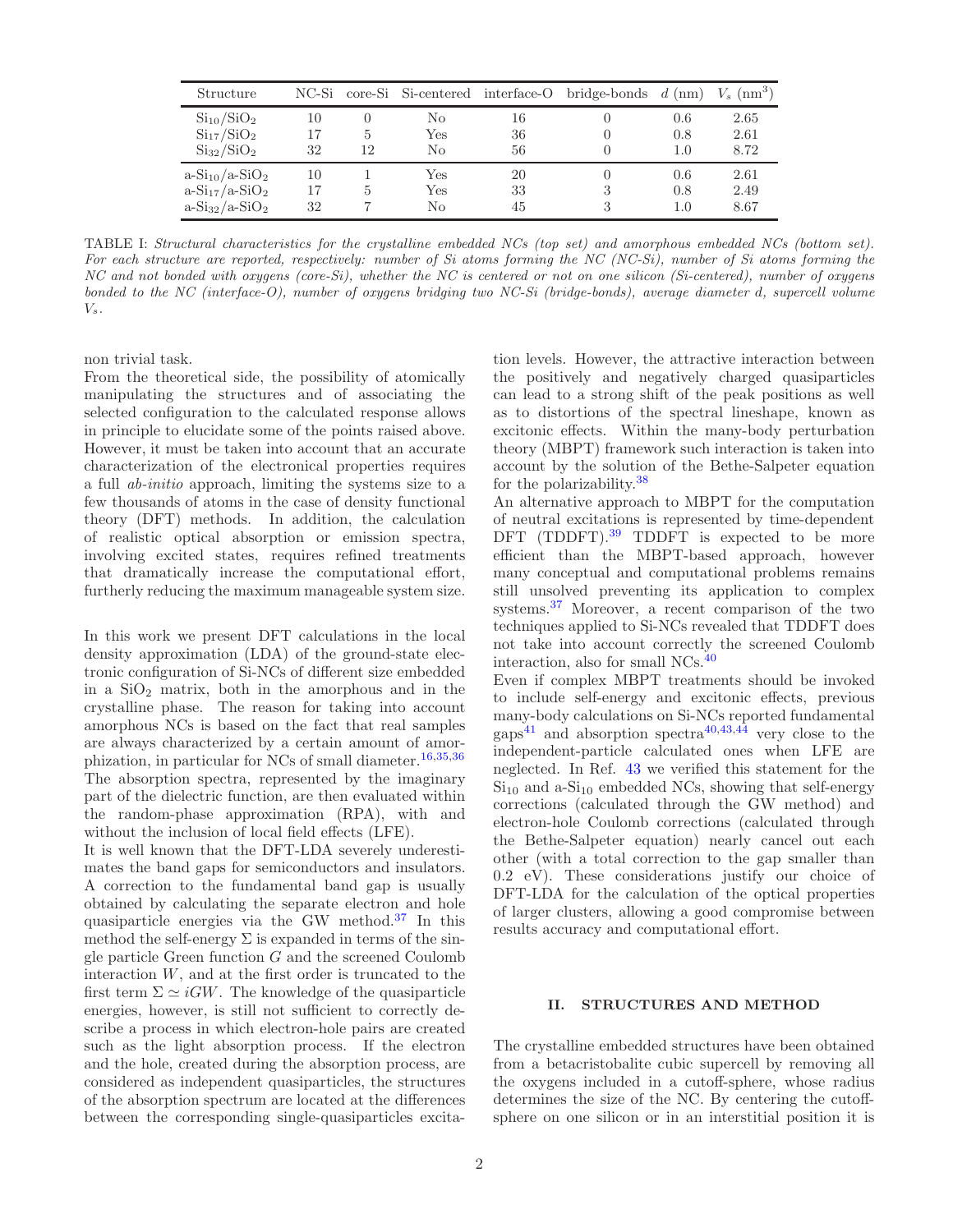possible to obtain structures with different symmetries. To guarantee a proper shielding of the strain arising from the difference in the silicon/silica lattice spacing, we preserved a separation of about 1 nm between the NCs replica.

The glass models have been generated using classical molecular dynamics simulations of quenching from a melt, followed by ab-initio relaxations (See Ref. 43 for further details). The amorphous dot structures have been obtained, like in the case of the crystalline systems, by applying the cutoff sphere on the glass supercells.<sup>42</sup> It is worth to stress that also in the crystalline case the embedding matrix looses its symmetry after the inclusion of the NC, due to the metastable nature of the betacristobalite.<sup>43</sup>

The relaxation of all the structures have been performed using the SIESTA code<sup>45,46</sup> with a DZP basis set (doubleζ basis plus polarization orbitals) and Troullier-Martins pseudopotentials with non-linear core corrections. A cutoff of 250 Ry on the density and no additional external pressure or stress have been applied. Atomic positions and cell parameters have been left totally free to move. Following the procedure described above we have built three crystalline embedded nanostructures,  $Si<sub>10</sub>$ ,  $Si<sub>17</sub>$ , Si<sub>32</sub>, and their respective amorphous counterparts, a- $Si<sub>10</sub>$ , a- $Si<sub>17</sub>$ , a- $Si<sub>32</sub>$ . The structural characteristics of all the systems are reported in Table I.

In order to investigate the role of the embedding medium on the LFE we have also built the freestanding counterparts of the crystalline and amorphous  $Si<sub>32</sub> NCs$  by extracting the Si-NCs from the silica, including or not the first shell of interface oxygens, and then by passivating the dangling bonds with hydrogen. In this way we have obtained four freestanding NCs:  $\text{Si}_{32}$ -(OH)<sub>56</sub>,  $\text{Si}_{32}$ -H<sub>56</sub>, a-Si<sub>32</sub>-O<sub>45</sub>-H<sub>42</sub>, a-Si<sub>32</sub>-H<sub>48</sub>. For such structures, in order to preserve the strain induced by the silica matrix on the NCs,<sup>20</sup> we performed a structural relaxation on the sole hydrogens, while holding the position of the other atoms. The structural properties of the freestanding structures are therefore identical to the embedded ones.

For each structure we have calculated the eigenvalues and eigenfunctions of the Kohn-Sham Hamiltonian using the ESPRESSO package.<sup>47</sup> Calculations have been performed using norm-conserving pseudopotentials within the Local Density Approximation (LDA) with a Ceperley-Alder exchange-correlation potential, as parametrized by Perdew-Zunger. An energy cutoff of 60 Ry on the plane wave basis set has been considered.

Once the ground-state geometry has been found, the absorption spectra have been computed at the DFT-RPA level with and without the inclusion of LFE. The absorption spectrum, given by the imaginary part of the macroscopic dielectric function  $\epsilon_M(\omega)$ , is connected to the inverse of the microscopic dielectric function  $\epsilon_{GG'}^{-1}(q,\omega)$ through the so called 'macroscopic average':<sup>48</sup>

$$
\epsilon_M(\omega) = \lim_{q \to 0} \frac{1}{\epsilon_{00}^{-1}(q,\omega)}.
$$
 (1)

When LFE are neglected at the RPA level,  $\epsilon_M(\omega) = \lim_{q \to 0} \epsilon_{00}(q, \omega) = 1 - \lim_{q \to 0} v(q) P_{00}^0,$ where  $v(q)$  is the Coulomb interaction and  $P^0$  is the irreducible RPA polarizability. This procedure is in fact exact in the case of an homogeneous system for which the off-diagonal terms of  $\epsilon_{GG'}^{-1}(q,\omega)$  are null. On the other hand, when local fields (LF) are included the quantity  $\epsilon_{00}^{-1}(q,\omega)$  must be accessed. Very briefly,  $\epsilon^{-1}$  is linked to the reducible polarizability  $\chi$  by the relation  $\epsilon^{-1} = 1 + v\chi$ . At the RPA level we have that  $\chi = P^0 + P^0 \nu \chi$ . Hence by calculating  $P^0 = -iG^0G^0$ with  $G^0$  single particle Green function, we can obtain  $\chi$ and  $\epsilon^{-1}$ .

### III. RESULTS

It is widely known that LFE assume a crucial role for systems characterized by strong charge inhomegeneities. Instead, for ordered systems like bulk-silicon and betacristobalite, LFE tend to vanish out.<sup>49</sup> Besides, the same rule applies also for completely amorphized systems, like silica-glasses, that at last behave as homogeneous materials.<sup>50</sup> In the case of  $Si/SiO<sub>2</sub>$  heterostructures, the inhomogeneity is represented by the interface that the NC forms with the surrounding silica, and it is therefore important to investigate the role of LF for systems with different interface conditions.

In Figure 1 we report the DFT-RPA absorption spectra with and without the LFE contribution, for the crystalline and amorphous  $Si<sub>10</sub>$ ,  $Si<sub>17</sub>$ , and  $Si<sub>32</sub>$  embedded NCs.<sup>51</sup> We note that the microscopic field fluctuations produce important screening effects on the spectra of all the systems, with a damping of the absorption that is more effective at low energies. Instead, at energies larger than the optical gap of the embedding medium ( $\sim 5.5$  eV for DFT-LDA) the NLF and LF spectra present much similar profiles, suggesting that in this energy regime the absorption is completely due to pure  $SiO<sub>2</sub>$  states, for which the LFE are absent. We also observe a blueshift on the main absorption peaks, in particular for the smaller systems in the crystalline phase. The origin of such a shift is not clear at this point. We can elaborate on this aspect with the aid of a modified Lorentz oscillator model, adapted in order to include the interface polarization effects (IPE):

$$
\ddot{x} + 2\xi\omega_0 \dot{x} + \omega_0^2 x = E_0 \sin(\omega t) - \alpha x \qquad . \tag{2}
$$

In Eq. 2 the oscillator coordinate, x, corresponds to the electronic density displacement,  $\omega_0$  is the undamped frequency,  $\xi$  is a constant (usually called *damping ratio*) associated to self-relaxation processes,  $E_0 \sin(\omega t)$  is the external field, and  $\alpha x$  is the field produced by the interface polarization, that contrasts the external field. The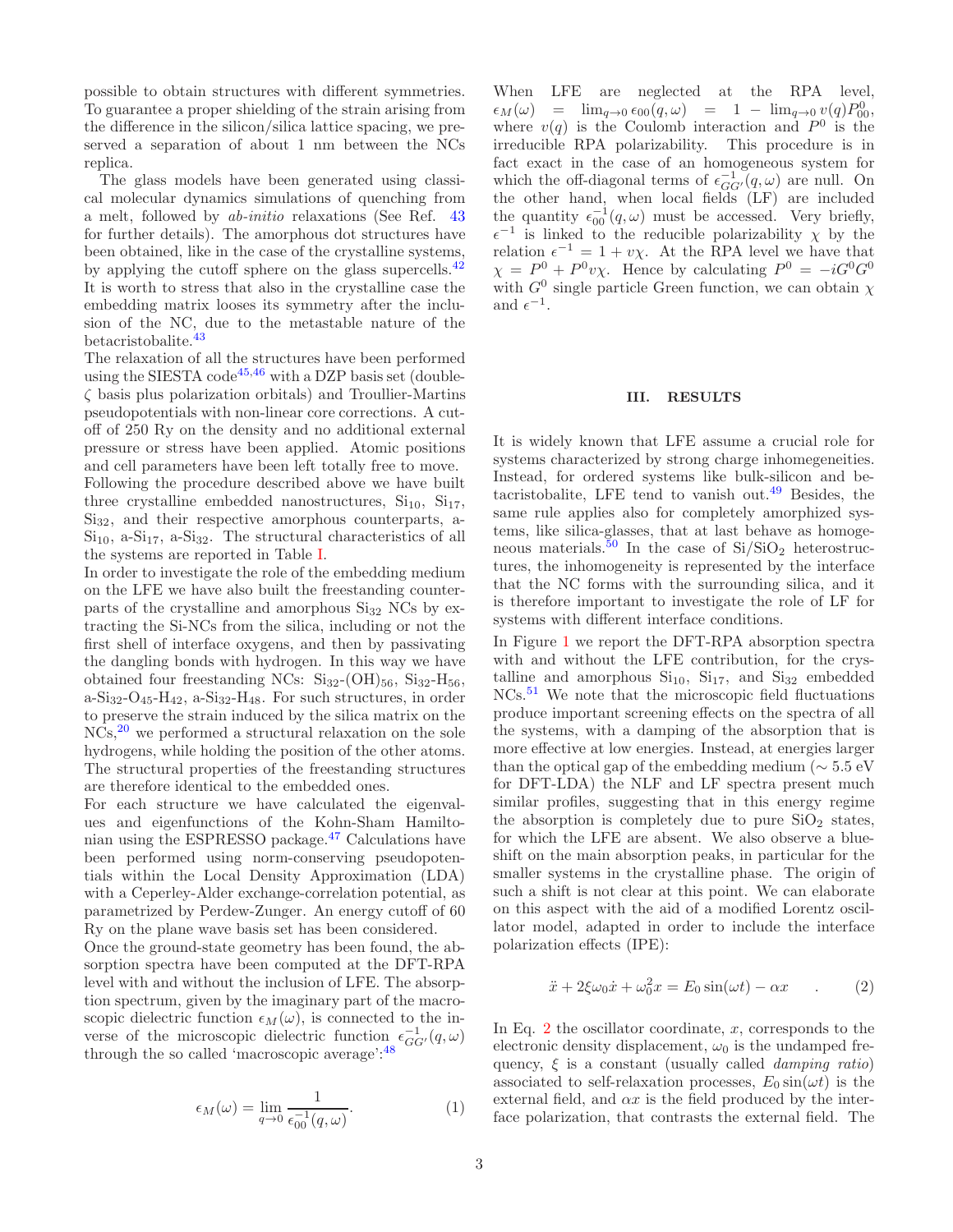

FIG. 1: *(color online) Absorption spectra for the crystalline (top figures) and amorphous (bottom figures) sets of embedded NCs, with (dashed line) and without (solid line) the contribution of local fields.*

solution is

$$
x(t) = E_0 \left[ \left( 2\omega\omega_0 \xi \right)^2 + \left( \omega_0^2 + \alpha - \omega^2 \right)^2 \right]^{-\frac{1}{2}} \sin\left[\omega t + \phi\right] \quad , \tag{3}
$$

where  $\phi = \arctan \left[ 2\omega \omega_0 \xi / (\omega^2 - \omega_0^2 - \alpha) \right]$  is the phaseshift that determines the screening. The blue-shift appearing in the LFE spectra of Fig. 1 emerges in the model as a consequence of the additional term,  $-\alpha x$ , that changes the resonance frequency from  $\omega_0$ to  $\omega'_0 = \sqrt{\omega_0^2 + \alpha}$ . In this picture, damping of the absorption and shifting of the resonance peak arise from the same physical quantity, and are therefore intimately connected.

It is interesting at this point to examine the response of the model in upper and lower outermosts of the driving field. At low frequencies,  $\omega \ll \omega_0'$ , the interface polarization oscillates in phase with the external field due to a small phase-shift  $\phi$ . The external field is therefore maximally screened in this regime. In principle, the same situation occurs at high frequencies,  $\omega \gg \omega_0'$ , where the phase-shift is a decreasing function approaching zero. Besides, the function of  $\omega$  multiplying the sine in Eq. 3 tends to zero in the limit of high frequencies, leading to vanishing LFE. At  $\omega \sim \omega'_0$ the interface polarization oscillates  $\pi/2$  out of phase from the external field that gets therefore anti-screened, leading to the formation of the (shifted) absorption peak.

It is worth to note that LFE have a strong influence at every NC size. This result is in agreement with previous works reporting high LFE on very large nanostructures, suggesting that they arise almost entirely by classical effects.<sup>52,53</sup> In addition, we observe similar trends of the spectra of the two largest NCs  $(Si_{32}$  and a- $Si_{32}$ ). This supports the idea that for large NCs the response should depend mainly on the IPE and not on the amorphization degree, nor on the particular geometry of the  $Si/SiO<sub>2</sub>$ interface. Finally, differently from Ref. 54, we observe similar absorption magnitudes for different NCs size (especially in the more realistic case of amorphous NCs), in agreement with recent experimental observations.<sup>55</sup>

The comparison of the LF spectra of Figs. 1c,1f with experimental measurements on  $1<sub>nm</sub>$ -sized  $Si/SiO<sub>2</sub> NCs$ show a nice match of the absorption profile and of the maximum absorption energy located at about  $6 \text{ eV}$ .<sup>56</sup>

In order to discuss the role of the embedding medium we have considered also the case of freestanding NCs. In Ref. 43 we showed that, while the freestanding hydrogenated NCs present a larger band-gap and miss oxygenrelated states at the band-edge, the NC+interface system is able (when the strain induced by the embedding matrix is preserved) to nicely reproduce the characteristics of the full  $NC+SiO<sub>2</sub>$  system.

In Figure 2 we report the absorption spectra for the set of freestanding  $Si_{32}$  NCs, with and without the inclusion of the LFE. First of all we note that the NLF results confirm the point remarked above: the NLF spectra of the OH-terminated NCs (Figs. 2a and 2c) well match those of the corresponding embedded NCs in the 0–6 eV range, while both the NLF spectra of the hydrogenated NCs (Figs. 2b and 2d) present some modifications and a blue-shift of about 0.5 eV on the main peak.

Also the LF spectra of the NC+interface systems match nicely those of the corresponding full systems,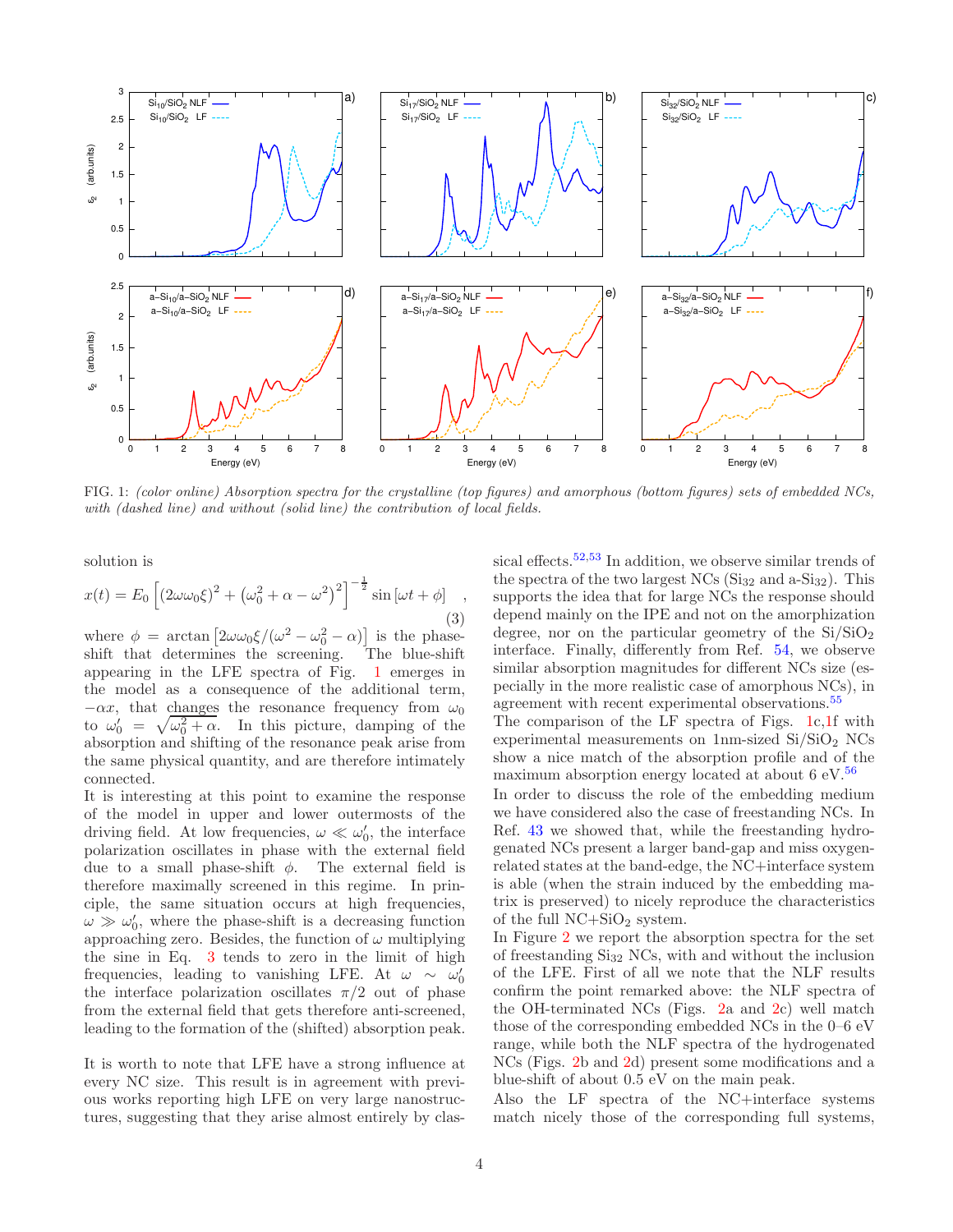evidencing a strong screening in the 0–4 eV range and a blue-shift of about 2 eV on the main peak. These spectra are nicely comparable with those of Ref. 56 obtained by an effective-medium approach from experimental measurements on embedded NCs. It is worth to stress that in our samples the crystallinity degree and the amorphization degree are intentionally maximized. It is therefore reasonable to observe spectra of real 1nm-sized NCs lying in-between those of Figs. 2a and 2c.

In the case of hydrogenated NCs the LFE become



FIG. 2: *(color online) Absorption spectra for the Si*<sup>32</sup> *freestanding NCs, with (dashed line) and without (solid line) the contribution of local fields: (a) crystalline OH-terminated, (b) crystalline H-terminated, (c) amorphous OH-terminated, (d) amorphous H-terminated. The spectra are in arbitrary units.*

of dramatic proportions, with severe screening effects and a shifting of the main peak of about 5 eV, both ascribable (by the model discussed above) to a faster response of the iterface polarization. At last it is worth noticing that, as already evidenced for the embedded case, the introduction of LFE produces spectra that are poorly dependent on the amorphization degree. This consideration, together with the fact that in real samples the smaller NCs tend to remain amorphous,  $16,35,36$  is positive in photovoltaics applications, where an efficient harvesting of the sunlight spectrum is required. The small variation of the response on the amorphization degree is in this case an advantage, because any variation could rule the smallest NCs out of the absorption process.

In the last part of this section we investigate on the different contributions of Si-NC, interface, and enclosing environment, to the absorption spectra.

In Figure 3 we report the density of states (DOS) projected on the NC silicons, NC+interface, and all the atoms, of the embedded and freestanding  $Si<sub>32</sub>$  systems. All the projected DOS (PDOS) have been normalized following the constraint

$$
\int_{-\infty}^{E_F} PDOS(E)dE = 1 \quad , \tag{4}
$$

where  $PDOS(E)$  is the DOS projected on the NC silicons, and  $E_F$  is the Fermi energy located half-between the energy band gap.

In the case of embedded NCs (Figs. 3a, 3d) the contribution due to the interface-oxygens is very small concerning the conduction band while it assumes an important role in the valence band, especially for energies below -1 eV (-2 eV in the amorphous case). It follows that, at least at the NLF level, the absorption below ∼3.4 eV (∼2.9 eV in the amorphous case) is mostly due to states localized on the NC, while at higher energies also interface-to-NC transitions occur. As expected, the PDOS for the OHterminated NCs (Figs. 3b, 3e) closely reproduce those of the corresponding embedded counterparts, confirming the idea that the NC+interface system is non-interacting with the remaining atoms. $43,51$  Instead, in the hydrogenated case the PDOS of the NCs present a raising in the  $-2 - 5$  eV region with respect to the other systems, that is responsible for the increased absorption in the 6–8 eV (see NLF spectra of Figs. 2b, 2d).

## IV. CONCLUSIONS

Local field effects (LFE) have a great influence on the optical absorption of silicon nanoclusters (Si-NCs), and must be included for a realistic description of the optical response. Their effect arise from the polarizations occurring at the NC interface (IPE), and they are therefore particularly sensitive to the details of the NC termination.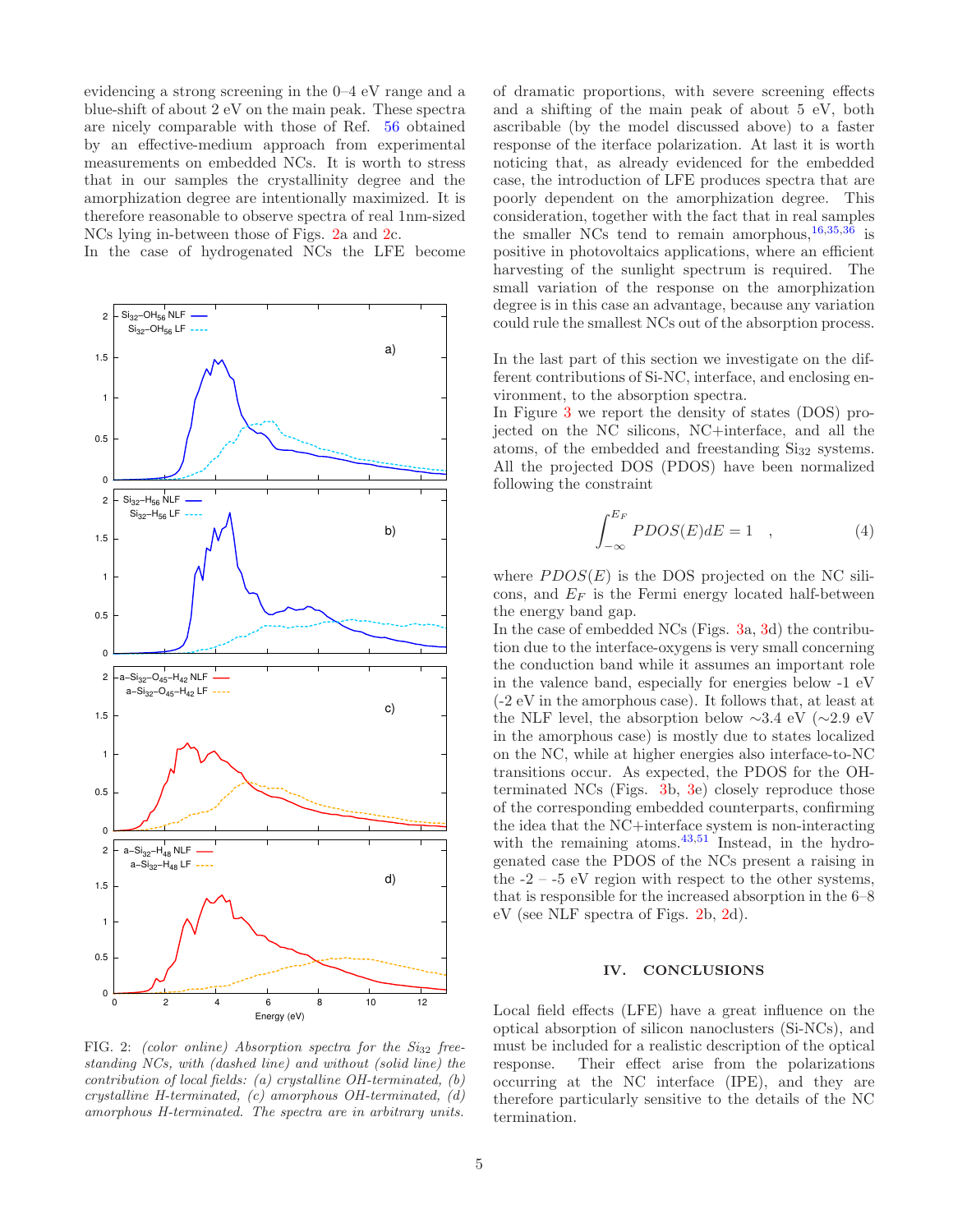

FIG. 3: *(color online) Projected-DOS for the Si*<sup>32</sup> *NCs: (a) cristalline embedded, (b) crystalline OH-terminated, (c) crystalline H-terminated, (d) amorphous embedded, (e) amorphous OH-terminated, (f) amorphous H-terminated. The projections on the NC silicons, NC+interface, and all the atoms are highlighted in orange (gray), light-orange (light-gray), and black, respectively. The PDOS are normalized following the procedure described in the text. A gaussian broadening of 0.1 eV has been applied to the data.*

The IPE depend on the energy of the incoming field. At low energies the incoming field and the induced polarizations are in-phase, resulting in a screened effective field and a subsequent damping of the absorption. Contrary, at high energies the polarizations are not able to follow the fast oscillations of the incoming field, and LFE tend to vanish out. Besides, at energies for which the incoming field and the induced polarization are opportunely dephased, the former becomes anti-screened, leading to a maximized absorption. Therefore, the final (corrected) spectrum appears reduced and blue-shifted, by magnitudes that depend on the interface polarizability conditions. In presence of interface oxygens, as for freestanding like as for embedded NCs, the LFE produce a severe reduction of the absorption up to 4 eV, and a blue-shift on the main peak settling around 2 eV. In the case of hydrogenated NCs the LFE are of dramatic proportions, with a severe damping of the absorption in the 0–4 eV energy range, and a blue-shift attaining an impressive value of about 5 eV. Interestingly, in all the case considered, while the uncorrected spectra show an important sensitivity to the structural configuration of the NCs (amorphization), LFE tend to smooth out such differences in favor of a more consistent description of the absorption characteristic. This result suggests

the possibility of relying on simpler methods for the evaluation of the LFE, like the effective medium theories as already suggested for other silicon nanostructures.<sup>52</sup> Such a simplification would be especially convenient when considering larger NCs, requiring to date prohibitive computational efforts with the current model.

#### Acknowledgements

This work is supported by PRIN2007 and by Ministero degli Affari Esteri, Direzione Generale per la Promozione e la Cooperazione Culturale. R.G. acknowledge financial support from Fondazione Cassa di Risparmio di Modena under the project "Progettazione di materiali nanostrutturati semiconduttori per la fotonica, l'energia rinnovabile e l'ambiente". We acknowledge CINECA CPU time granted by INFM "Progetto Calcolo Parallelo" and CASPUR Standard HCP Grant 2010. The research leading to these results has received funding from the European Community's Seventh Framework Programme (FP7/2007-2013) under grant agreement no. 211956.